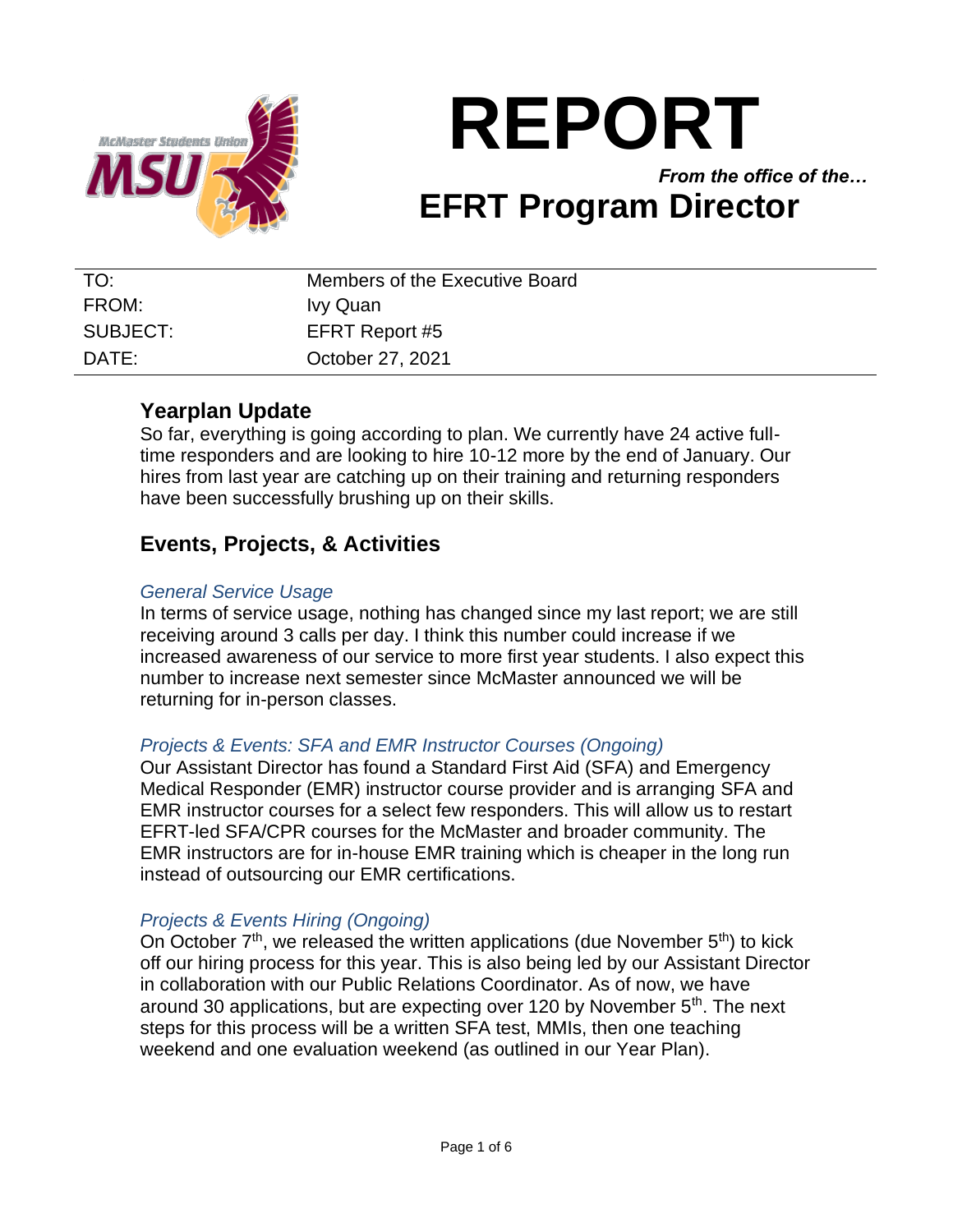## *Projects & Events: October Team Training (Completed)*

Our first monthly team training, led by our Training Coordinator, went smoothly. Responders learned about compassion fatigue, and got a refresher on drugs and intoxication, and basic life support. This was our second main in-person team event, so I'm proud of my team for planning and executing this smoothly.

### *Projects & Events: New Packs and Radios (Completed)*

EFRT received SLEF funding in 2019 for new packs and radios, and they have finally arrived! We now have 6 new radios and 3 new packs. Responders going forward will be sporting red waterproof packs around campus.

## **Outreach & Promotions**

### *Summary*

The only changes from my report last month is the addition of our promotional materials for our hiring process which I have attached below. We have also been running PR booths to increase awareness about our service and educate the McMaster community on various topics such as alcohol safety, concussion safety etc.

*Promotional Materials*

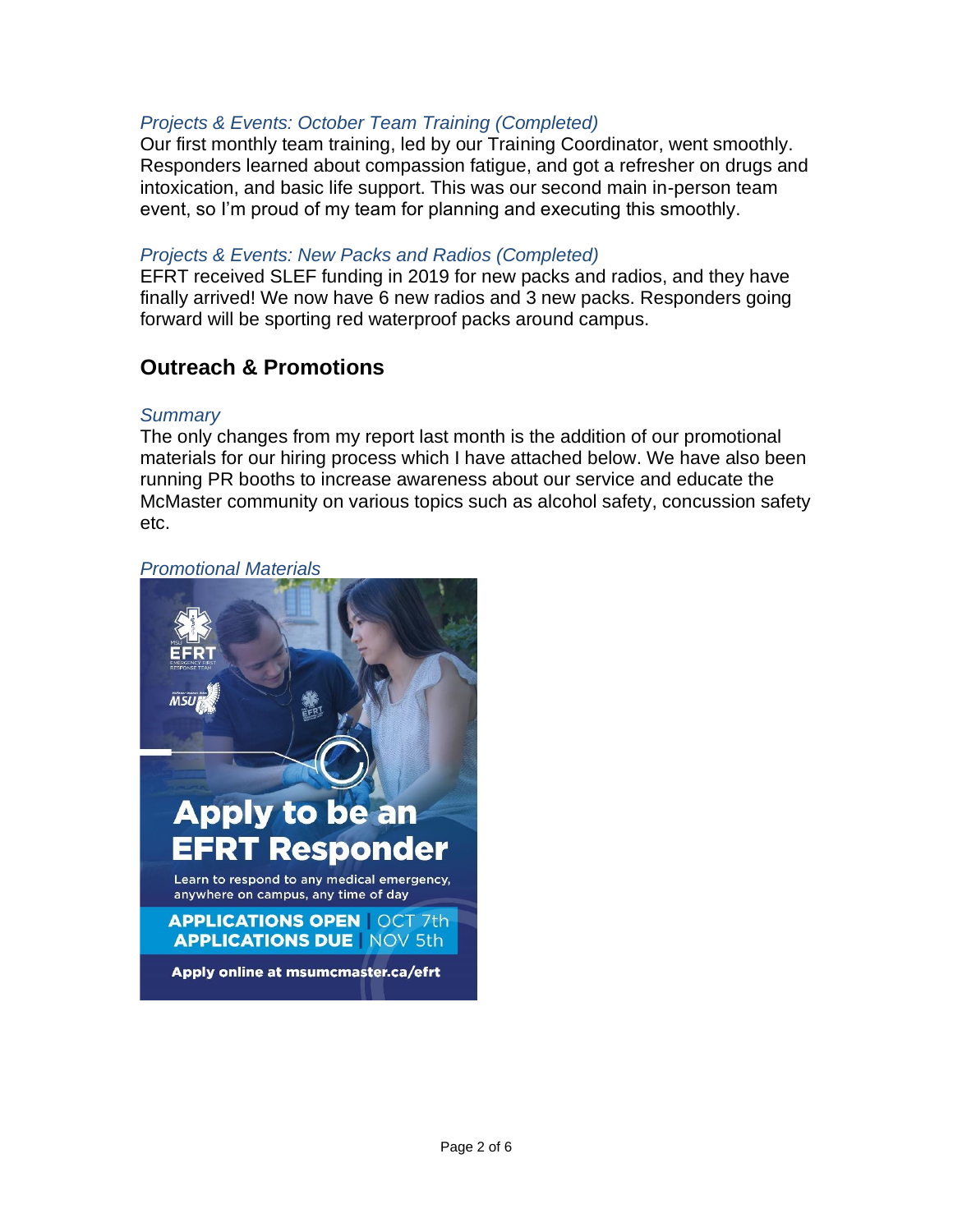## *Social Media Engagement since the Previous Report*



## **Finances**

### *Budget Summary*

Similarly to my previous report, I forsee some budget shortage in EFRT's Team Supplies account line due to the general use of equipment and the unforeseen need to purchase a new AED battery.

There has also been an unforeseen required expense. On October 3<sup>rd</sup> while responders were at a call, one of the EFRT bikes were stolen. The team is currently riding 2 EFRT bikes and one of my old bikes as an interim measure. Security Services had offered \$500 to purchase a new bike which is roughly how much we spent on our current bikes. Another unforeseen expense is our executive bike was taken in for repairs, but the repairs were estimated to cost around the same as a new bike, so we opted not to repair it. This isn't a pressing issue as most executives have our own bikes, but it is something I would like to look into prior to the end of my term.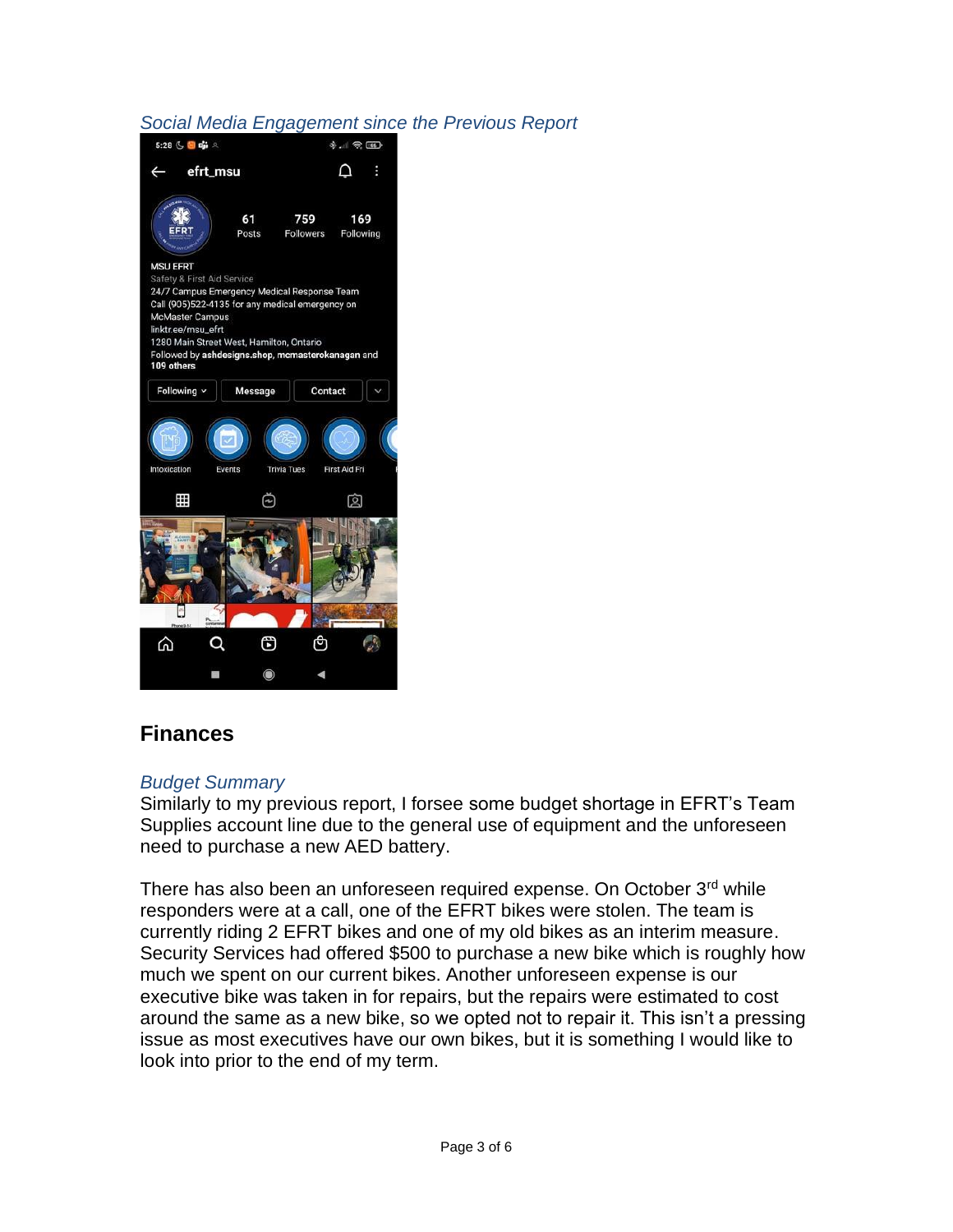| <b>Account Code</b> | <b>Item</b>                                                                    | Cost                      |         |
|---------------------|--------------------------------------------------------------------------------|---------------------------|---------|
| 5003-0107           | <b>EFRT - OFFICE SUPPLIES</b>                                                  | $\mathcal{S}$             | 600     |
|                     |                                                                                |                           |         |
|                     | <b>Total Spent in Line</b>                                                     | \$                        |         |
|                     | Remaining in Line                                                              | $\mathcal{S}$             | 600     |
|                     |                                                                                |                           |         |
| 5315-0107           | <b>EFRT - TEAM SUPPLIES</b>                                                    | $\$\$                     | 10,000  |
|                     | Humanities scheduling software fee                                             | \$1,116.00                |         |
|                     | Wildmedkits equipment order                                                    | \$4,097.21                |         |
|                     | Pharmacy Aug 25                                                                | \$1,422.63                |         |
|                     | <b>AED Battery</b>                                                             | \$339                     |         |
|                     | <b>Total Spent in Line</b>                                                     | $\boldsymbol{\mathsf{S}}$ | 6974.84 |
|                     | Remaining in Line                                                              | $\mathbf{\hat{S}}$        | 3025.16 |
|                     |                                                                                |                           |         |
| 5501-0107           | <b>EFRT - REPAIRS &amp; MTCE</b>                                               | $\$\$                     | 1,0000  |
|                     | Big bike repiar for 3 main bikes                                               | \$415.69                  |         |
|                     | <b>Total Spent in Line</b>                                                     | \$                        | 415.69  |
|                     | Remaining in Line                                                              | $\mathcal{S}$             | 584.31  |
|                     |                                                                                |                           |         |
|                     |                                                                                |                           |         |
| 5715-0107           | EFRT - RENT EXPENSE - EQUIPMENT                                                | $\mathcal{S}$             | 600     |
|                     |                                                                                |                           |         |
|                     | <b>Total Spent in Line</b>                                                     | \$                        |         |
|                     | Remaining in Line                                                              | \$                        | 600     |
|                     |                                                                                |                           |         |
| 6201-0107           | <b>EFRT - CONFERENCE EXPENSES</b>                                              | $\$\$                     | 3,500   |
|                     | <b>ACERT Membership</b>                                                        |                           |         |
|                     | <b>Total Spent in Line</b>                                                     | \$100.00<br>\$            | 100     |
|                     | Remaining in Line                                                              | \$                        | 3,400   |
|                     |                                                                                |                           |         |
|                     | <b>EFRT - MAC SUMMER FUNDING</b>                                               |                           |         |
| 6300-0107           | <b>EXPENSES</b>                                                                | $\$\$                     | 4,000   |
|                     | 2000 Surgical Masks                                                            | \$238.74                  |         |
|                     | D2DPPE order (alcohol wipes, gowns, medium gloves)                             | \$1,141.26                |         |
|                     | Fisher Scientific order (S/L gloves, hand sanitizer, goggles, face<br>shields) | \$835.92                  |         |
|                     | eGrimes order (N95 1870+)                                                      | \$748.37                  |         |
|                     | Thankyou cards and calbe ties                                                  | \$25.40                   |         |
|                     | UberEats exec retraining alumni gifts                                          | \$100.00                  |         |
|                     | UberEats full team retraining alumni gifts                                     | \$375.00                  |         |
|                     | Sharpies, paper bags, watches, swiffer                                         | 85.78                     |         |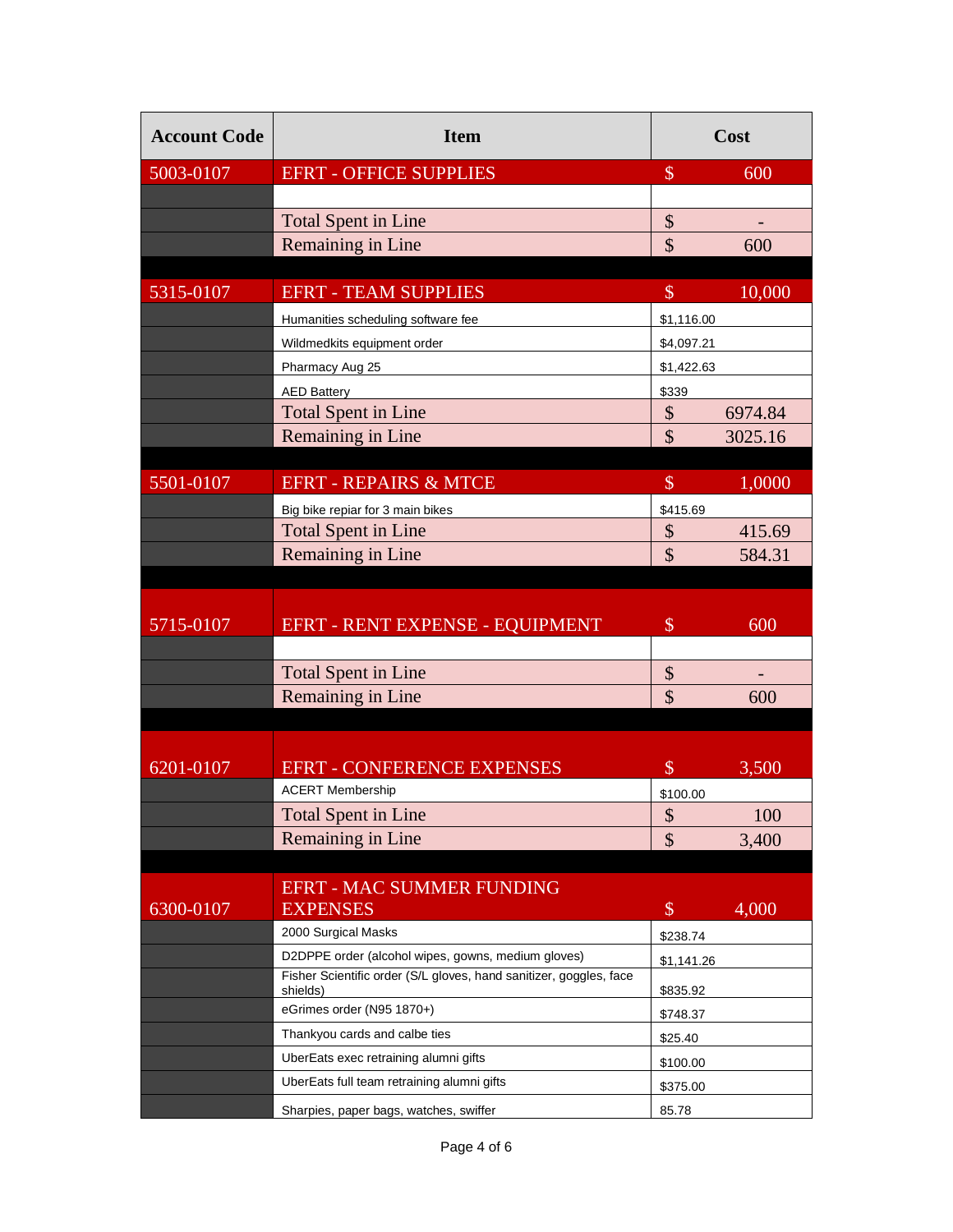|                                                                              | Clipboards                                    | \$23.70       |             |  |
|------------------------------------------------------------------------------|-----------------------------------------------|---------------|-------------|--|
|                                                                              | <b>Total Spent in Line</b>                    | \$            | 3,574.17    |  |
|                                                                              | Remaining in Line                             | \$            | 425.83      |  |
|                                                                              |                                               |               |             |  |
| 6415-0107                                                                    | <b>EFRT - RECOGNITION AWARDS</b>              | $\$\$         | 3,000       |  |
|                                                                              | Last year's team appreciation gifts           |               | \$1,139.04  |  |
|                                                                              | <b>Total Spent in Line</b>                    | \$            | 1,139.04    |  |
|                                                                              | Remaining in Line                             | \$            | 1,860.96    |  |
|                                                                              |                                               |               |             |  |
| 6501-0107                                                                    | EFRT - ADV. & PROMO.                          | $\$\$         | 3,500       |  |
|                                                                              | <b>EFRT Pens</b>                              |               | \$1,121.61  |  |
|                                                                              | EFRT Back to Call Promo Package (Underground) |               | \$300.00    |  |
|                                                                              | UberEats giftcards giveaway                   | \$50.00       |             |  |
|                                                                              | <b>EFRT Pens round 2</b>                      | \$189.15      |             |  |
|                                                                              | <b>Total Spent in Line</b>                    | \$            | 1660.76     |  |
|                                                                              | Remaining in Line                             | \$            | 1839.24     |  |
|                                                                              |                                               |               |             |  |
| 6633-0107                                                                    | <b>EFRT - TEAM UNIFORMS</b>                   | $\mathcal{S}$ | 4,000       |  |
|                                                                              | <b>Team Cotton Masks</b>                      | \$345.11      |             |  |
|                                                                              | Team clothing order Fall Semester             | \$428         |             |  |
|                                                                              | <b>Total Spent in Line</b>                    | \$            | 773.11      |  |
|                                                                              | Remaining in Line                             | \$            | 3,226.89    |  |
|                                                                              |                                               |               |             |  |
| 6803-0107                                                                    | <b>EFRT - PUBLIC EDUCATION</b>                | $\mathcal{S}$ | 14,000      |  |
|                                                                              |                                               |               |             |  |
|                                                                              | <b>Total Spent in Line</b>                    | \$            |             |  |
|                                                                              | Remaining in Line                             | \$            | 14,000      |  |
|                                                                              |                                               |               |             |  |
| 6804-0107                                                                    | EFRT - VOLUNTEER TRAINING                     | $\mathcal{S}$ | 20,000      |  |
|                                                                              |                                               |               |             |  |
|                                                                              | <b>Total Spent in Line</b>                    | \$            |             |  |
|                                                                              | Remaining in Line                             | \$            | 20,000      |  |
|                                                                              |                                               |               |             |  |
| 6912-0107                                                                    | <b>EFRT - TRAVEL</b>                          | $\$\,$        | 500.00      |  |
|                                                                              |                                               |               |             |  |
|                                                                              | <b>Total Spent in Line</b>                    | \$            |             |  |
|                                                                              | Remaining in Line                             | $\mathcal{S}$ | 500.00      |  |
| <b>TOTALS</b>                                                                |                                               |               |             |  |
| TOTAL BUDGETED DISCRETIONARY SPENDING<br>TOTAL ACTUAL DISCRETIONARY SPENDING |                                               |               | \$64,700.00 |  |
|                                                                              |                                               |               | \$14,637.61 |  |
| REMAINING DISCRETIONARY SPENDING                                             |                                               |               | \$50,062.39 |  |